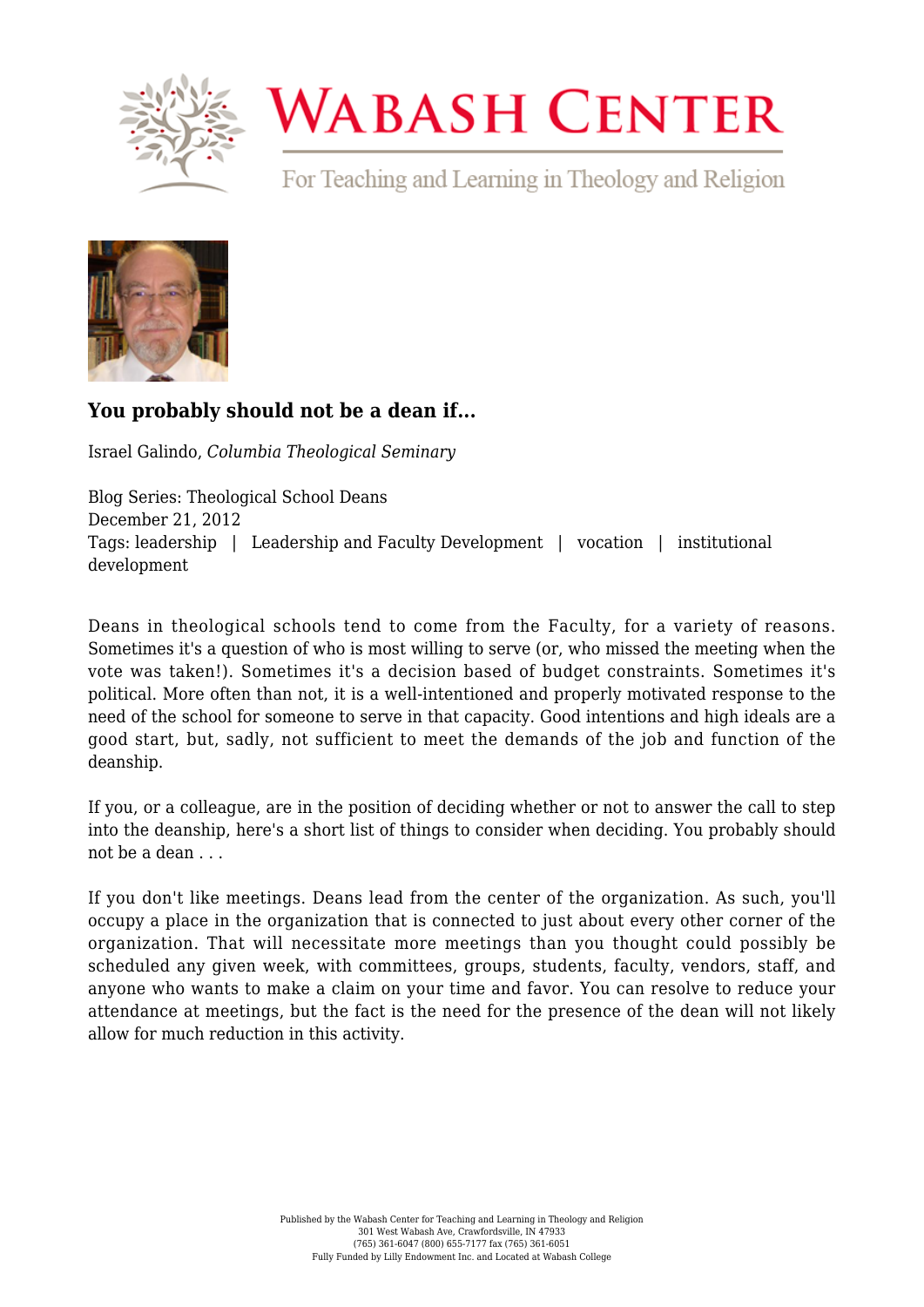If you have a low tolerance for pain and loneliness. While deans occupy the second chair position in the organization, they still have a key leadership role to play. Anyone who occupies a position of leadership in an organization will deal with pain and loneliness inherent to leadership. Be prepared to weather personal attacks, having your motives questioned, accused of being power-hungry and manipulative, playing favorites, having "gone to the dark side" and any number of other accusations. This has less to do with you and more to do with the office you occupy, but, you'll feel the pain nevertheless.

If you need to be liked. When a professor friend at another school learned that I was about to become dean, he said, "Now the faculty won't like you." To which I responded, "They don't like me now, so that's not a problem." Schools need their deans to be effective, but not necessarily, and not always, liked. Deans are administrators and managers whose primary responsibility of stewardship is the welfare of the institutions. Deans will never be able to make decisions that will make everyone happy.

If you cannot choose vision and the welfare of the institution over personal relationships or alliances. When a faculty member occupies the office of dean, she or he "shifts" position in the system. That includes a shift in how one relates to all other persons in the organization. The function of the dean calls for a commitment to the welfare and advance of the organization--its mission, health, effectiveness, and relevance--over other concerns that may tip to the welfare of individuals at the expense of the organization. Sometimes, deans have to say "No," to friends, fully realizing the personal cost to both, or, to the relationship.

If you are not willing to learn a new professional field. Theological schools are firmly planted in the field of higher education. Therefore, deans cannot just be scholars in theological disciplines, they must be competent educational leaders. That means becoming competent in educational administration, educational leadership, educational supervision, educational assessment, and educational planning.

If you are not willing to speak the truth, always. As leaders from the center, deans often have the capacity, and obligation, to "see things as they are." Deans are pragmatists and realists who are not well-served by wishful thinking. One prophetic function of theological school deans is to speak the truth, to the President, to trustees, to faculty, and to students.

If you cannot discern between reactivity and sabotage. Deans are agents of change in their organizations. While the phrase "People don't like change," if oft-repeated, we consistently underestimate just how hard change is for people. Whenever the dean initiates change, from policy to program to personnel, the first response is reactivity. That's normal and to be expected, and therefore, does not really require a response. But, deans need to discern when reactivity rises to the level of sabotage--that calls for action and response.

If you are prone to focus on people's feelings over holding them accountable. Deans build the health of their organization by introducing and maintaining accountability in the organization. Holding people accountable goes hand in hand with giving people responsibility. Holding